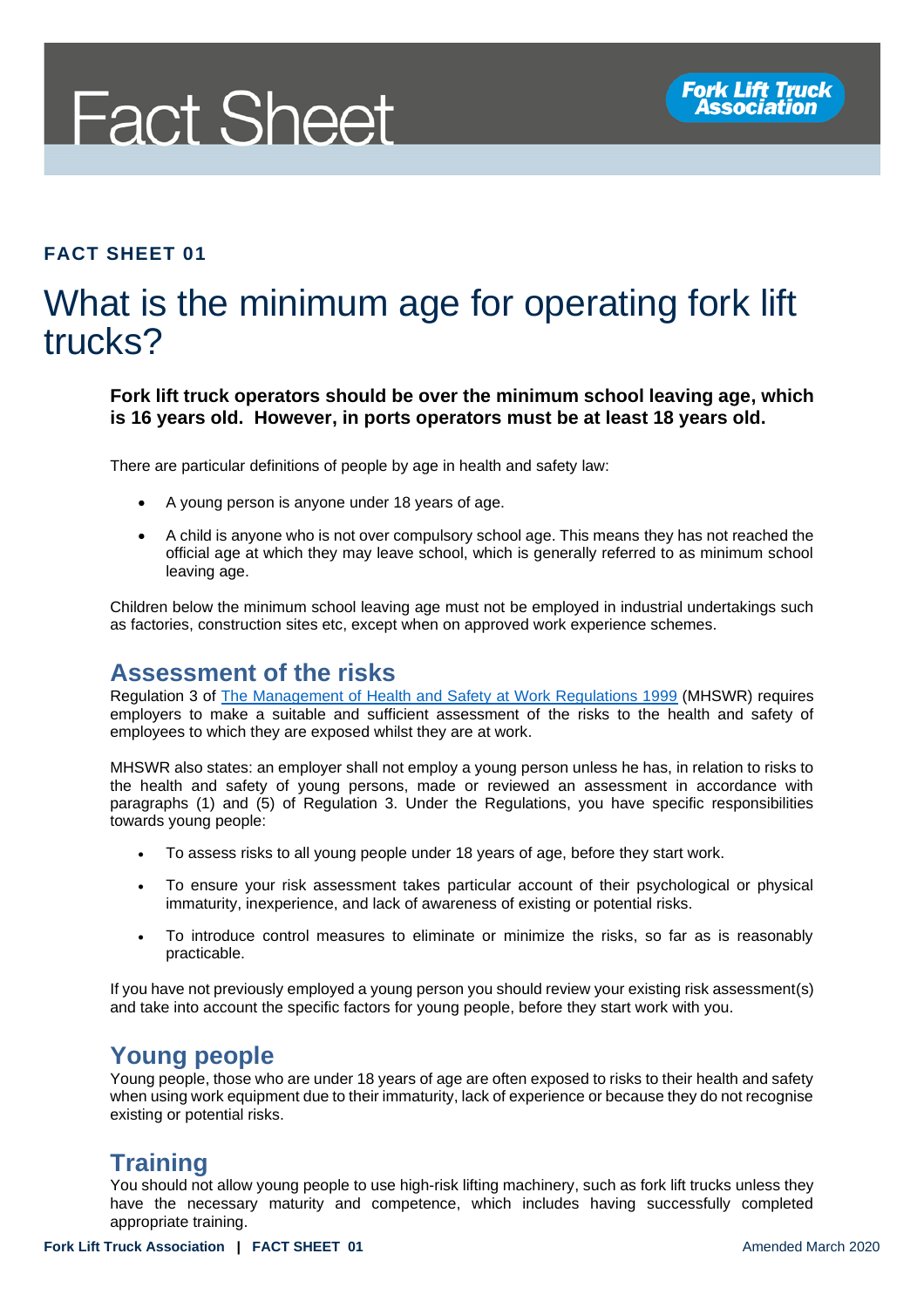# **Fact Sheet**



However, during training young people may use such equipment if they are adequately supervised.

#### **Competence**

Competence and maturity are not simply a matter of the age of the worker. Training in itself will not ensure competence but it is part of what is required.

The level of supervision needed will depend on how mature the workers are and whether they can work safely without putting themselves or others at risk.

## **Supervision**

Even when they have been trained, young people may need more supervision to make sure that they do not act irresponsibly or take short cuts which put themselves and others at risk.

#### **Law**

Employers have a general duty under [Section 2 of the Health and Safety at Work etc. Act 1974](http://www.legislation.gov.uk/ukpga/1974/37/section/2) (HSW Act) to provide information, instruction, training and supervision to ensure the health and safety of their employees.

Under [The Provision and Use of Work Equipment Regulations 1998](http://www.legislation.gov.uk/uksi/1998/2306/contents/made) (PUWER) employers are required to 'ensure that all persons who use work equipment (including fork lift trucks) have received adequate training for purposes of health and safety.

Including training in the methods which may be adopted when using the work equipment, any risks which such use may entail and precautions to be taken'.

[The Lifting Operations and Lifting Equipment Regulations 1998](http://www.legislation.gov.uk/uksi/1998/2307/contents/made) (LOLER) deals with specific hazards/risks associated with lifting equipment and lifting operations.

If you provide lifting equipment (including fork lift trucks) for use at work, or you have control of the use of lifting equipment, you should make sure that every lifting operation involving a lift truck is:

- Properly planned by a competent person. This is usually the operator for most fork lift-truck work, so they should have the appropriate training, knowledge and expertise. For unusual complex tasks or situations, specific risk assessments and planning are likely to be required.
- Appropriately supervised.
- Carried out in a safe manner using suitable equipment.

[The Management of Health and Safety at Work Regulations 1999](http://www.legislation.gov.uk/uksi/1999/3242/contents/made) also place duties on employers for the protection of young persons at work, from any risks to their health or safety which are a consequence of their lack of experience, or absence of awareness of existing or potential risks or the fact that young persons have not yet fully matured.

#### **Approved code of practice**

The Health and Safety Executive's (HSE) Approved Code of Practice (ACOP) and guidance [L117 Rider](http://www.hse.gov.uk/pUbns/priced/l117.pdf)[operated Lift Trucks](http://www.hse.gov.uk/pUbns/priced/l117.pdf) gives practical advice to help employers ensure that all operators, even those who use fork lift trucks on an occasional basis, receive adequate training.

Fork lift truck operator training is to be consistent with the standards outlined in ACOP L117.